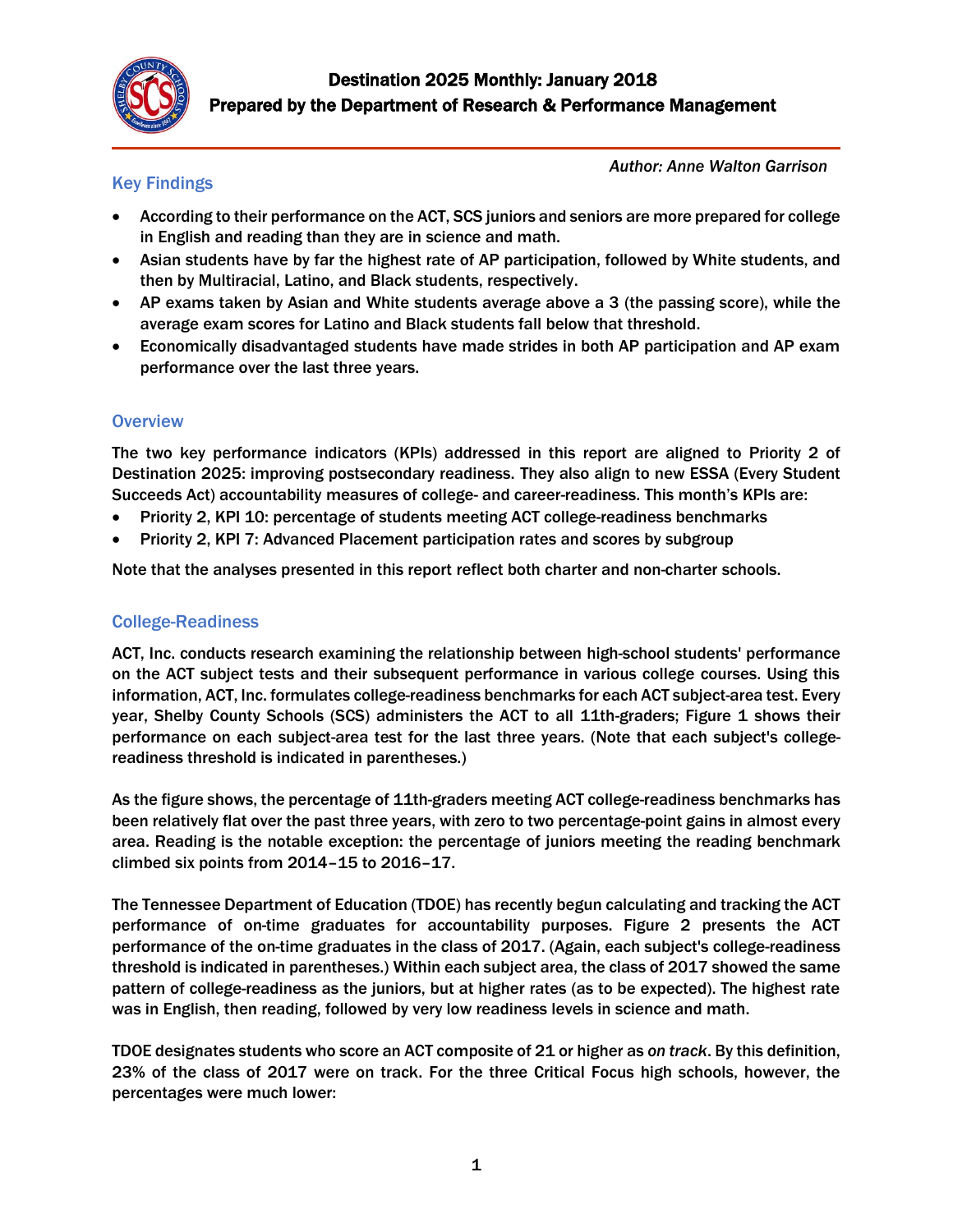

| <b>Critical Focus School</b> | % On Track |
|------------------------------|------------|
| <b>Trezevant High</b>        | 2.8        |
| Westwood High                | 3.5        |
| <b>Wooddale High</b>         | 5.2        |



Source: 2016–17 District Profile Report from ACT, Inc.

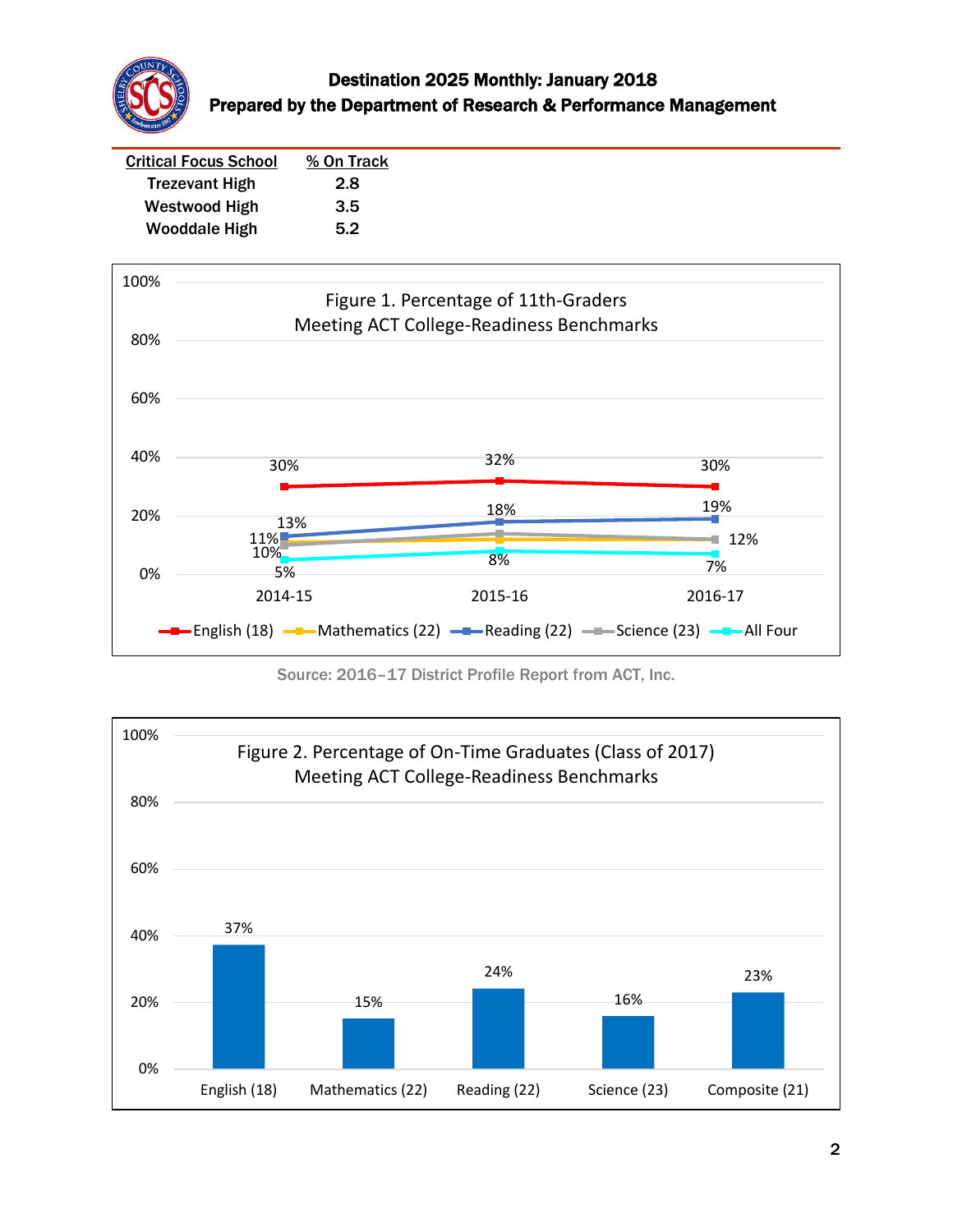

### Advanced Placement Participation by Subgroup

One method of enhancing college-readiness is through rigorous college-preparatory coursework, such as Advanced Placement (AP). Students can begin taking AP courses as early as ninth grade, but the bulk of AP courses are taken in 11th and 12th grade. Increasing AP participation among disadvantaged groups can help close achievement gaps, as well as gaps in different groups' collegereadiness, college enrollment, and college success. This brief focuses on AP participation and performance of racial/ethnic and economic subgroups, but information about AP participation for students with disabilities and English learners is included in the appendix.

Figure 3 displays the 2017–18 racial/ethnic breakdown of AP participants compared to all students in grades 9–12. White and Asian students are overrepresented in AP courses, while Black students are underrepresented. Multiracial and Latino students, on the other hand, are at or near parity. (Students with other racial/ethnic designations were excluded, because they constitute less than one percent of both AP participants and high-schoolers in general.)



Figure 3. 2017–18 Racial/Ethnic Composition of AP Participants Compared to All 9th–12th Graders

While Figure 3 gives a good overview of the racial/ethnic composition of AP participants, it is important to look also at AP participation rates *within* each racial/ethnic group to get a real sense of the equitability of AP participation. Thus, Figure 4 presents this information for the last three years. (Participation rates reflect the percentage of 9th–12th graders enrolled in at least one AP course.)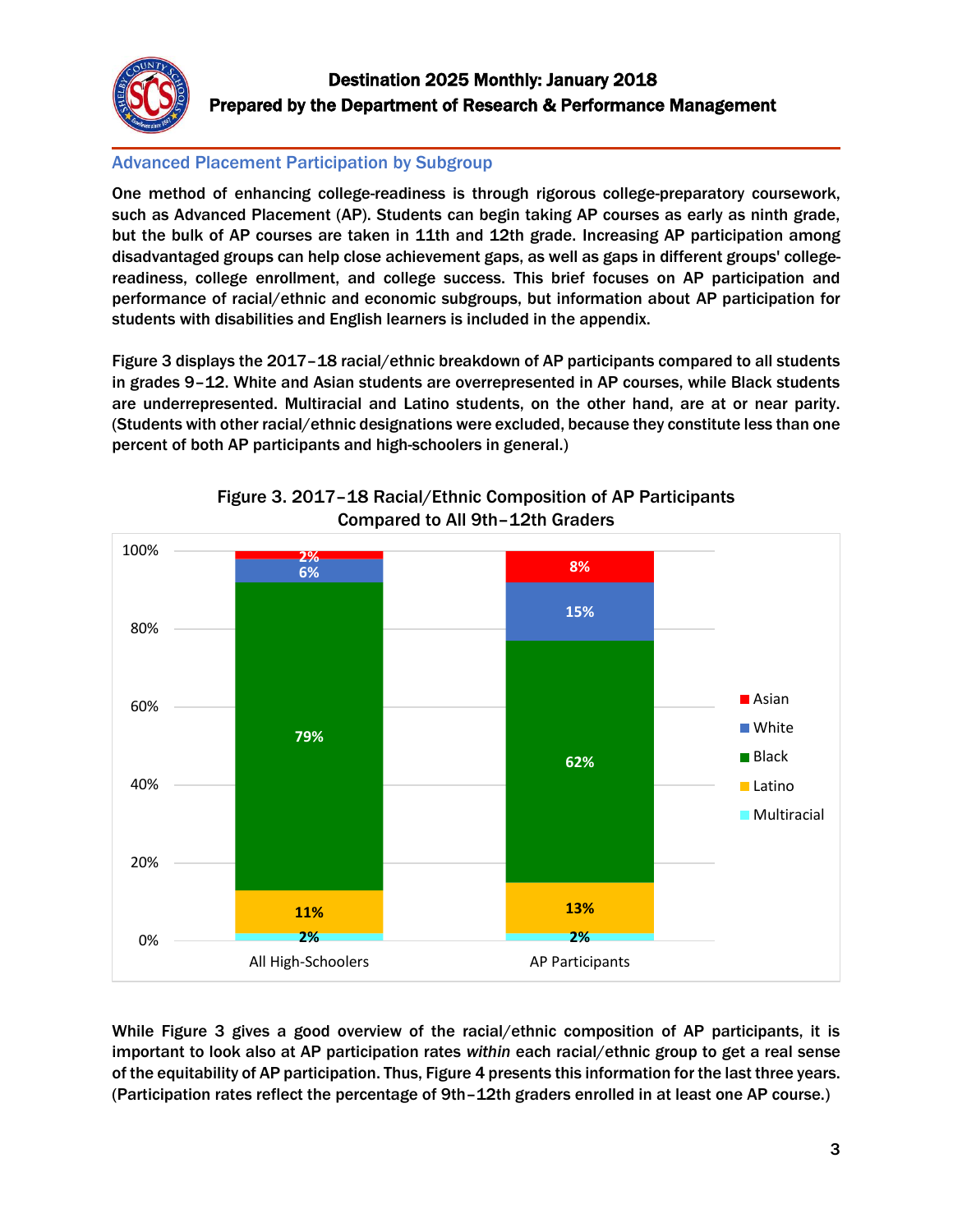

As Figure 4 reveals, Asian students have by far the highest rate of AP participation, followed by White students, and trailed by Multiracial, Latino, and Black students, respectively. However, AP participation rates among Black and Latino students rose slightly in 2017–18, as did the overall participation rate.



A student's ability to participate in AP is contingent, of course, upon the student's school offering AP courses in which to participate. To explore whether the pattern of AP participation among different racial/ethnic groups changes according to the number of AP courses offered, Figure 5 presents the 2017–18 AP participation rates by race/ethnicity in schools offering five or more AP courses, as compared to those offering fewer than five AP courses. (Again, the rates reflect the percentage of 9th–12th graders enrolled in at least one AP course.)

Unsurprisingly, all the rates are higher in the subset of schools offering five or more AP courses. In those schools, the disparate pattern of AP participation is the same as that presented in Figure 4 (which shows the district overall). In schools offering fewer than five AP courses, the participation rates are much more equitable across racial/ethnic groups, but they are also extremely low.

As demonstrated in the May 2017 KPI report, school size greatly impacts a school's ability to offer advanced courses. Smaller schools have much more difficulty offering multiple sections of courses (a regular section and an AP section, for instance), because there are not enough students or teachers. To this point, the median size of schools offering five or more AP courses is 1,151, as compared to a median size of 291 for schools offering fewer than five AP courses.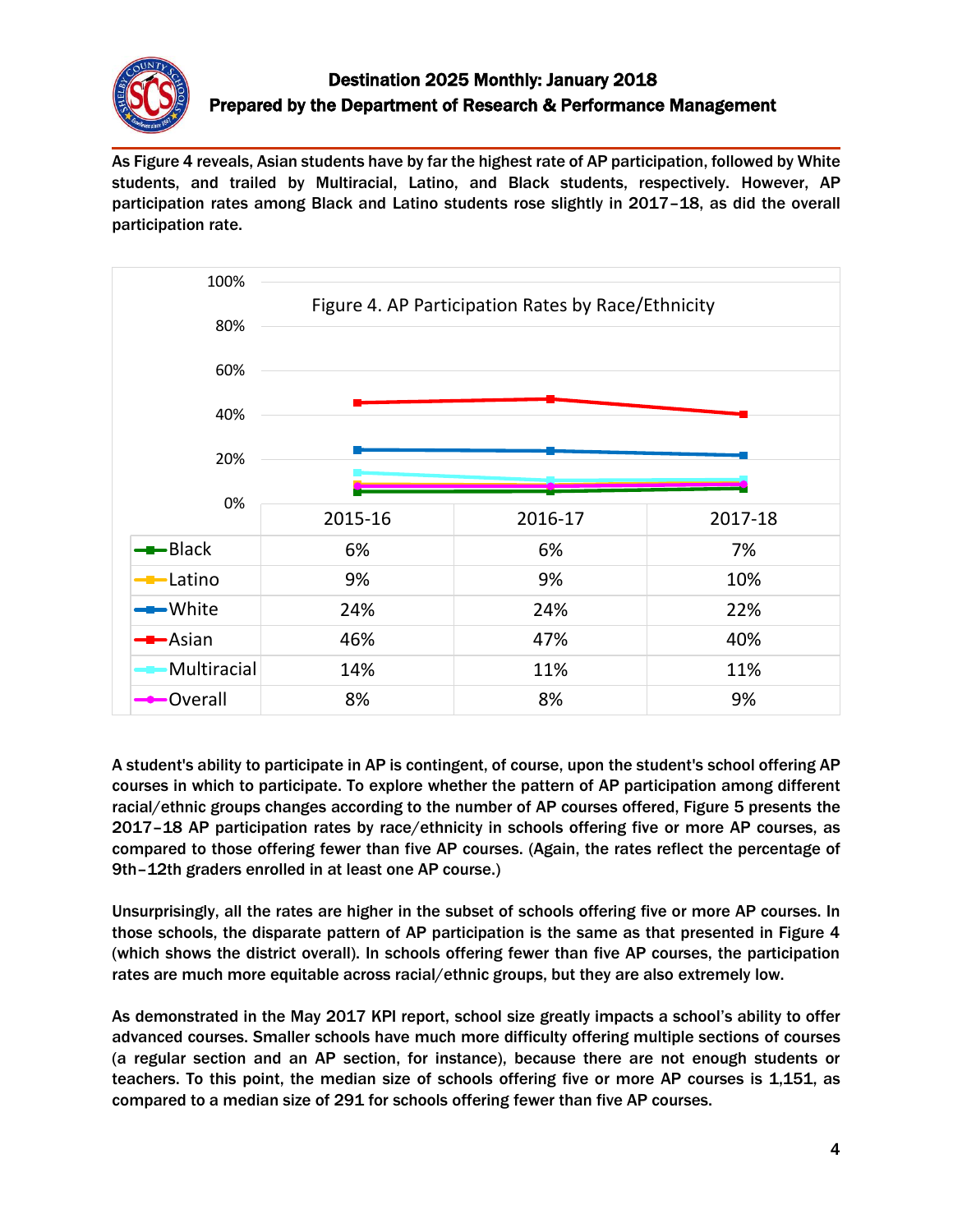

Here is a look at current (2017-18) AP participation at the three Critical Focus high schools:

| <b>Critical Focus School</b> | # AP Courses | <b>AP Participation Rate</b> | <b>School Size</b> |
|------------------------------|--------------|------------------------------|--------------------|
| <b>Trezevant High</b>        | O            | $0.0\%$                      | 530                |
| Westwood High                | 1            | 3.3%                         | 366                |
| <b>Wooddale High</b>         | 2            | $3.7\%$                      | 752                |



Figure 6 presents AP participation by economic status over the last three years. Economically disadvantaged (ED) students have lower AP participation than non-ED students, but the gap has narrowed by 3.6 percentage points over the last three years (from 11.6 in 2015–16 to 8.0 this year). This narrowing is the result of both a dip in non-ED participation as well as an increase in ED participation.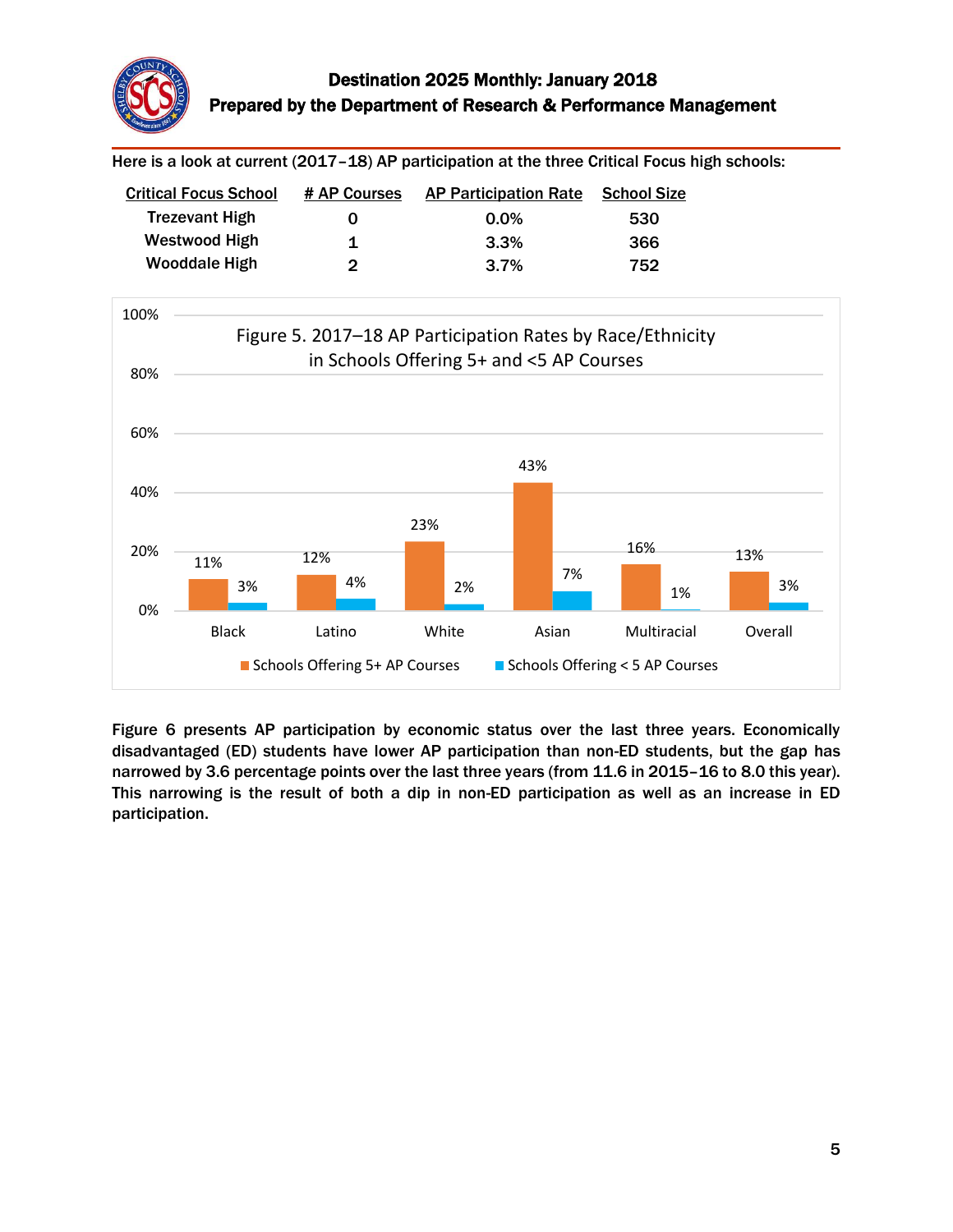



#### Subgroup Performance on Advanced Placement Exams

While participation in AP courses is a very valuable way to prepare for college, performance on AP exams determines whether students can get college credit for their AP participation. A score of 3 or higher (on a scale of 1 to 5) on an AP exam is considered passing, since that is the minimum score required to obtain college credit at most postsecondary institutions. Figure 7 displays mean AP exam scores by race/ethnicity for the past three years. AP exams taken by Asian and White students average above a 3, while the average exam scores for Latino and Black students fall below that threshold.

Figure 8 presents the percentage of AP exams passed (i.e., scoring 3 or higher) by race/ethnicity for the past three years. The pattern is the same as that presented in Figure 7. One interesting thing to note, however, is that the AP exam pass rates for Black students in non-charter schools are higher than those shown in Figure 8. For instance, in 2016–17 the pass rate was 28% (as compared to just 13% for charter schools). As a point of reference, Black students in Tennessee public schools have an AP exam pass rate of 30%, while Black students in public schools nationwide have an AP exam pass rate of 28%. Thus, SCS Black students in non-charter schools are performing on par with their counterparts throughout the nation.

As for economic status, AP exam scores have risen among economically disadvantaged students over the last three years. Figures 9 and 10 present ED and non-ED students' mean AP exam scores and AP exam pass rates, respectively, from 2014–15 to 2016–17. During this period, ED students' average AP exam score increased from 1.86 to 1.99, and their AP exam pass rate climbed from 22% to 27%, narrowing the ED/non-ED gap by three percentage points.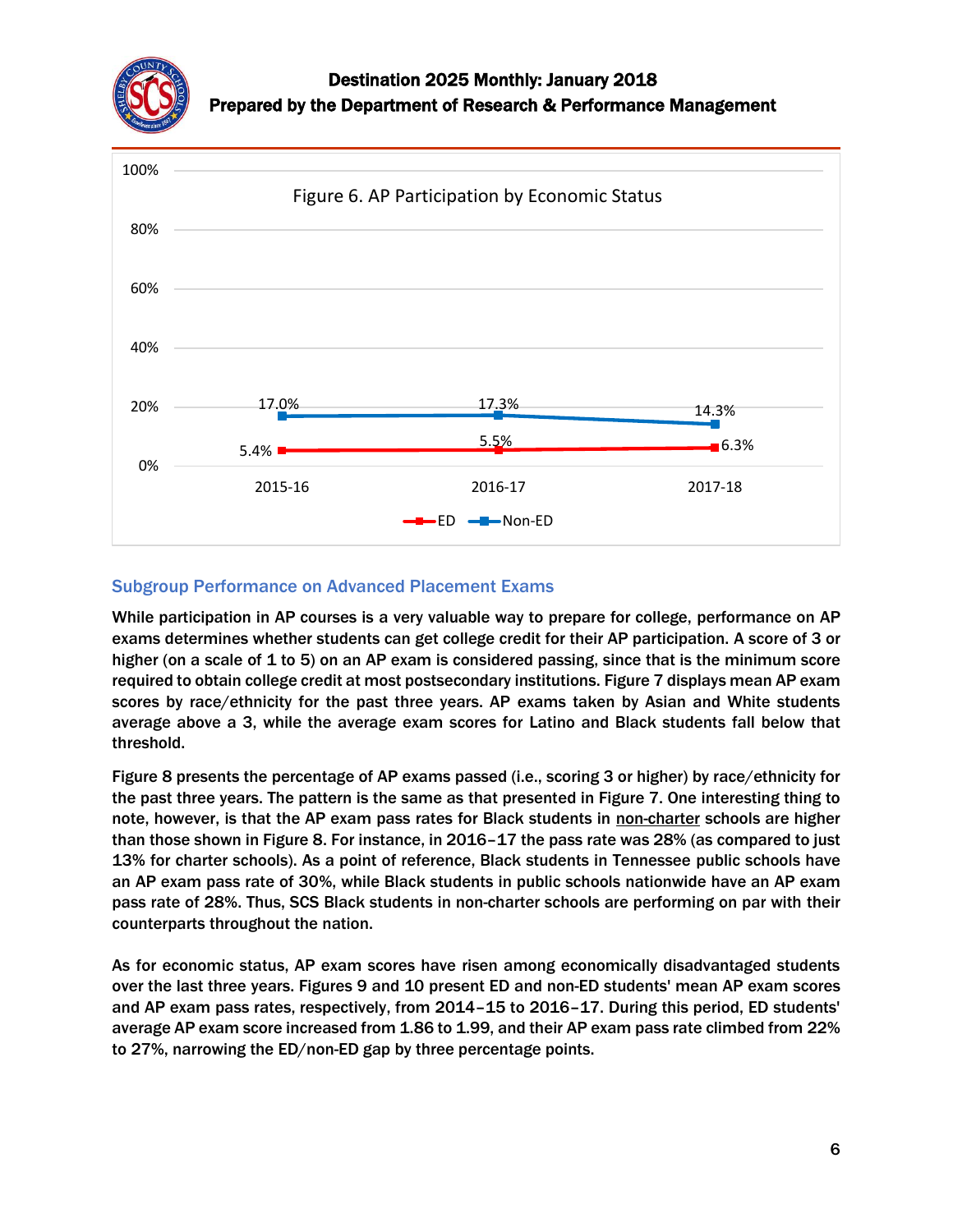



Source: AP District Summary Reports from College Board



Source: AP District Summary Reports from College Board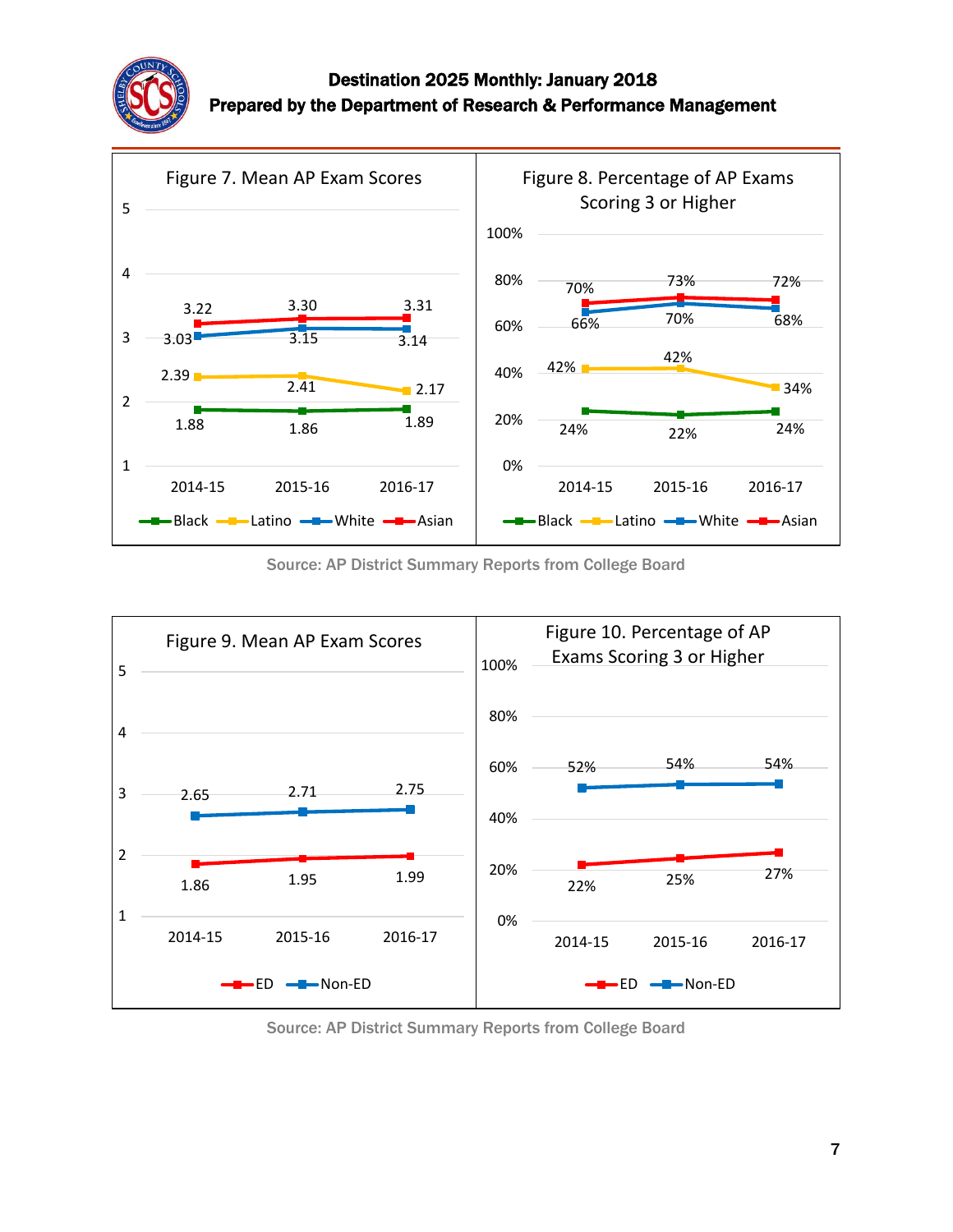

The 2016–17 AP exam performance for the three Critical Focus high schools was as follows:

| <b>Critical Focus School</b> | <b>Mean AP Exam Score</b> | <b>AP Exam Pass Rate</b> |
|------------------------------|---------------------------|--------------------------|
| <b>Trezevant High</b>        | N/A                       | N/A                      |
| Westwood High                | 1.12                      | $0.0\%$                  |
| <b>Wooddale High</b>         | 1.63                      | 15.6%                    |

#### Recommendations

- Encourage more students to participate in ACT preparation resources.
- Provide support for more flexible staffing and resources such as student-based budgeting and online/part-time/shared AP teachers in order for smaller high schools to increase AP access.
	- $\circ$  Similarly, identify opportunities for middle schools to offer more prerequisites to prepare students for AP coursework.
- Invest in additional AP teacher certification training and continue to provide intensive support and observation feedback for AP teachers, especially where there is turnover.
- Continue to increase the number of students attending AP Student Saturday reviews and AP Camp to strengthen exam outcomes and college credits earned.

### Appendix

2017–18 has seen a slight rise in the percentage of students with disabilities (SWD) taking Advanced Placement (AP) courses, to 2% from less than 1% in recent years (see Figure A1).